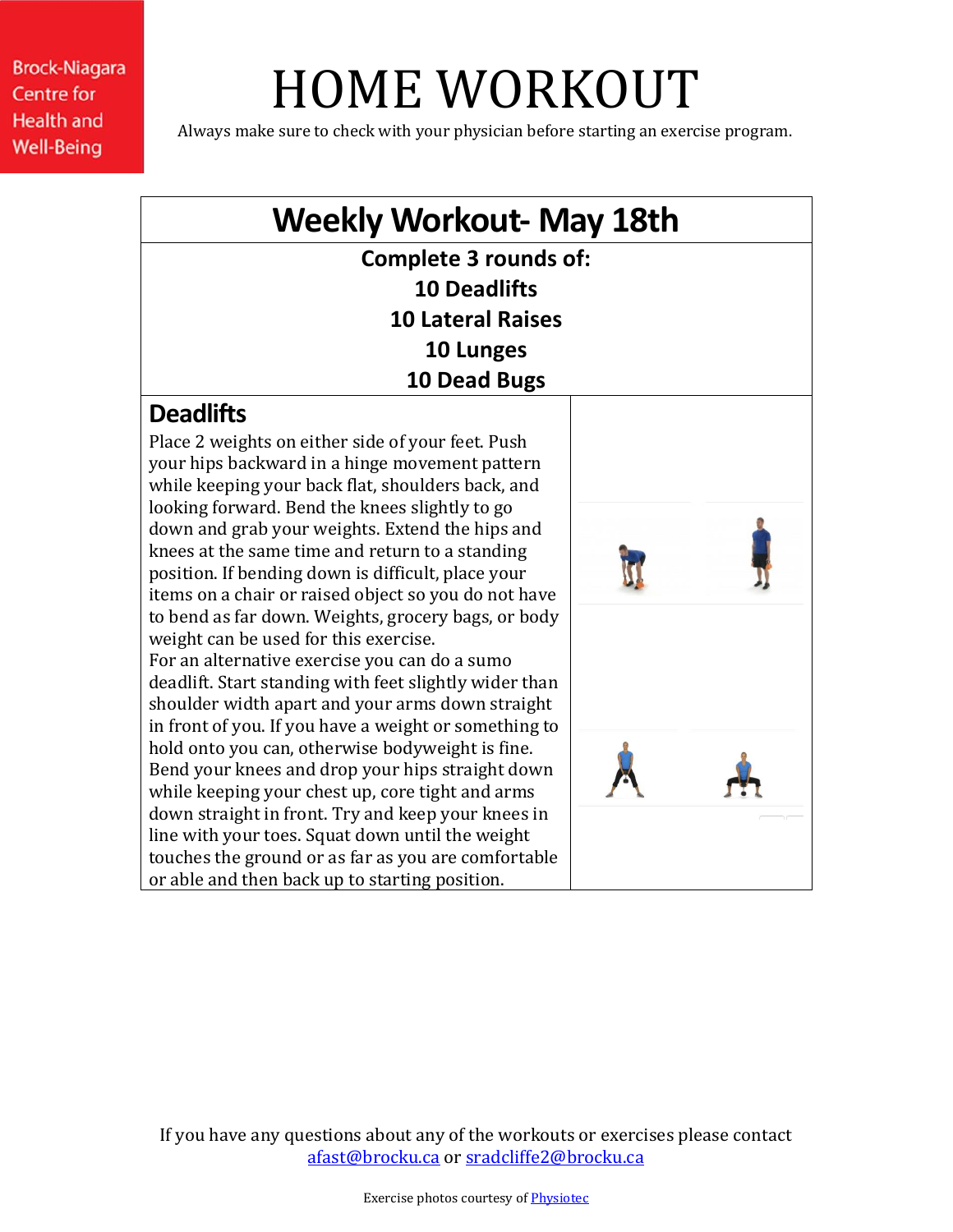**Brock-Niagara Centre for Health and Well-Being** 

## HOME WORKOUT

Always make sure to check with your physician before starting an exercise program.



If you have any questions about any of the workouts or exercises please contact [afast@brocku.ca](mailto:afast@brocku.ca) or [sradcliffe2@brocku.ca](mailto:sradcliffe2@brocku.ca)